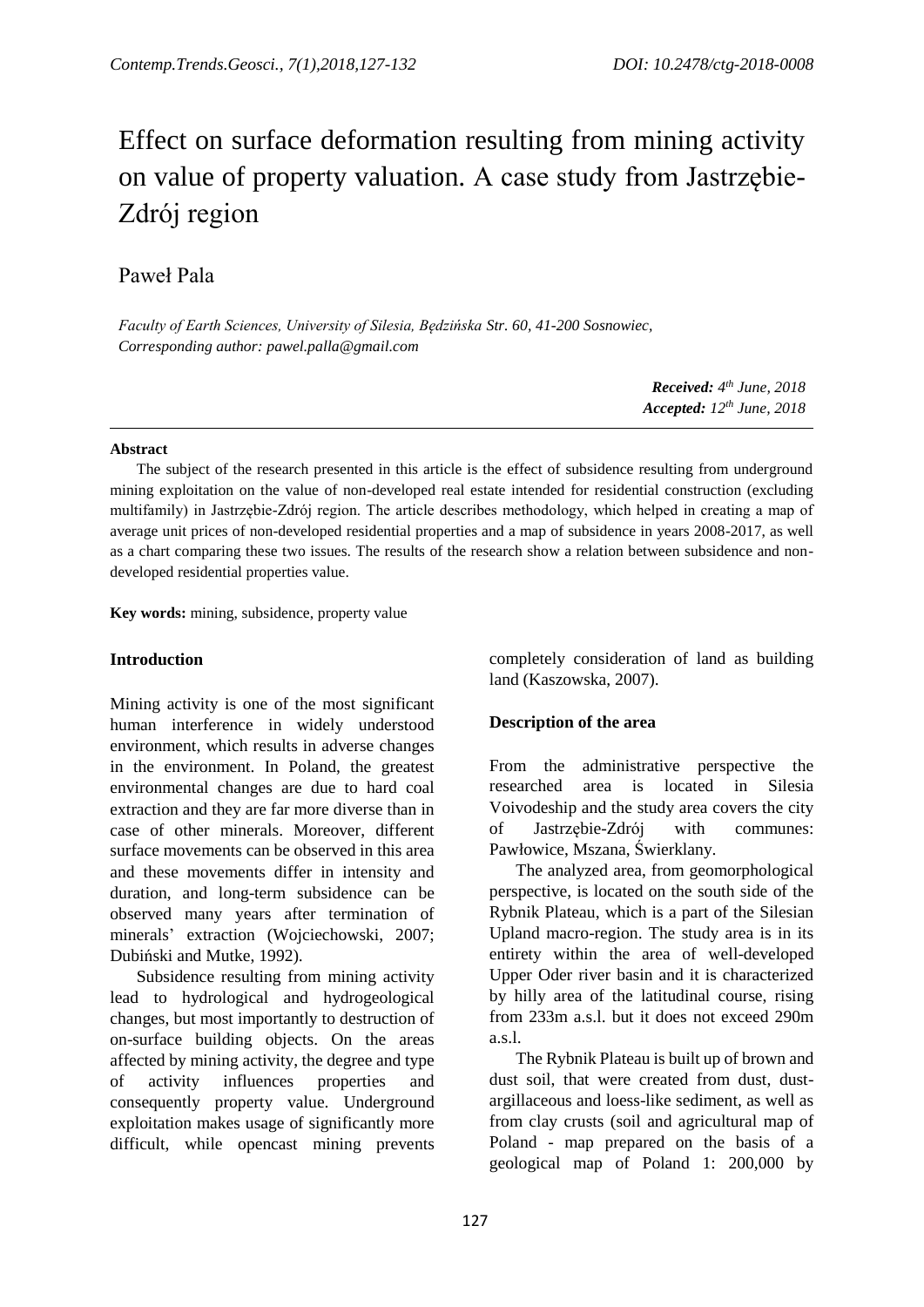members of the staff of the University of Silesia for the purposes of an ecophysiographic study for the area development plan for the Silesian Voivodeship 2003). The substrate of this area is built of Carboniferous rocks with hard coal deposits, on which sediments containing salt, gypsum and sulfur deposits are located.

Region of the Southern-East part of Upper Silesia Coal Basin is covered by mines belonging to Jastrzębska Spółka Węglowa S.A., which operates within hard coal seams of Carboniferous. The research concerns majority of the area of the mining area of "Borynia-Zofiówka-Jastrzębie" and "Pniówek" hard coal mines. "Borynia-Zofiówka-Jastrzębie" consists of: Borynia Mine – 17.4 km<sup>2</sup>, Zofiówka Mine –  $26.8 \text{ km}^2$ , Jas-Mos Mine - 32.5 km<sup>2</sup>. And "Pniówek" Mine covers only 28.5 km<sup>2</sup>. The mines started operations in the second half of the  $20<sup>th</sup>$  century (the oldest "Borynia" mine started extraction in 1972) and continue operations until today (Website: https://www.jsw.pl/).

#### **Methodology and findings**

The studies were carried out from January 2008 to December 2017. The scope of the conducted research has been divided into three main parts:

- Preparation of a map of subsidence contour lines,
- Preparation of a map of average unit prices of non-developed residential properties,
- Preparation of a comparative chart and analysis of the results

Vector maps of the analyzed area in AutoCAD format (dwg) for the years: 2008 – 2010, 2011 – 2013, 2014 – 2016, 2017 – 2018 were gained from Jastrzębska Spółka Węglowa S.A. The materials included diverse information, thus, only relevant data was extracted i.e., contour lines of subsidence. In order to continue analysis in a different software, all the points creating the contour lines were saved in a text format  $(txt - in the)$ format: x, y, value of the contour line). It is worth to remember that what for geodetic equipment (and AutoCAD software) is an x value, for GIS is a y value and this must have been reflected in further research. Maps of subsidence were created in Quantum GIS ("QGIS") with an extension Contour.

The first step of the data development was data interpolation in pairs, using the inverse distance method ("IDW"). The merger of the contour-lines of the first time period with the second was done, and then its result was merged with the third time period etc. The result is a contour-line map for the researched time period, i.e. January 2008 to December 2017. The contour-lines are connecting points of the same subsidence values and are expressed in meters. Then, for the point map, contour lines with unusual gradation were generated. The values of the contour lines were expressed in meters and are presented chronologically: 0.1, 0.5, 1.0, 2.0, 3.0, 4.0, 5.0, which enabled detailed visualization and precise further calculations. The next step is the right choice of colors and using them to fill the contour lines. A map prepared in such a way shows distribution of subsidence for the analyzed area (Fig.1).

The available database collected by the Institute of Real Estate Market Monitoring and Analysis covered all available records regarding purchase and sale of undeveloped land in the area covered by the analysis in the period from 01/01/2008 to 21/12/2017 (Fig.2).

From the base thus created, these quotations were selected with lands that were located in areas designated for housing (i.e. single-family housing, housing & services and mixed housing, also with fragments intended for roads). Whereas land for multi-family housing was excluded from the analysis, as such lands usually achieve significantly higher unit prices due to the developer's greater profit opportunities and their significantly limited supply. The quotations were also removed, which significantly deviated from the average prices obtained on the market, and quotes for which there was a justified suspicion that they do not meet the conditions necessary to recognize the transaction as free market and those that do not have the quality of a building plot.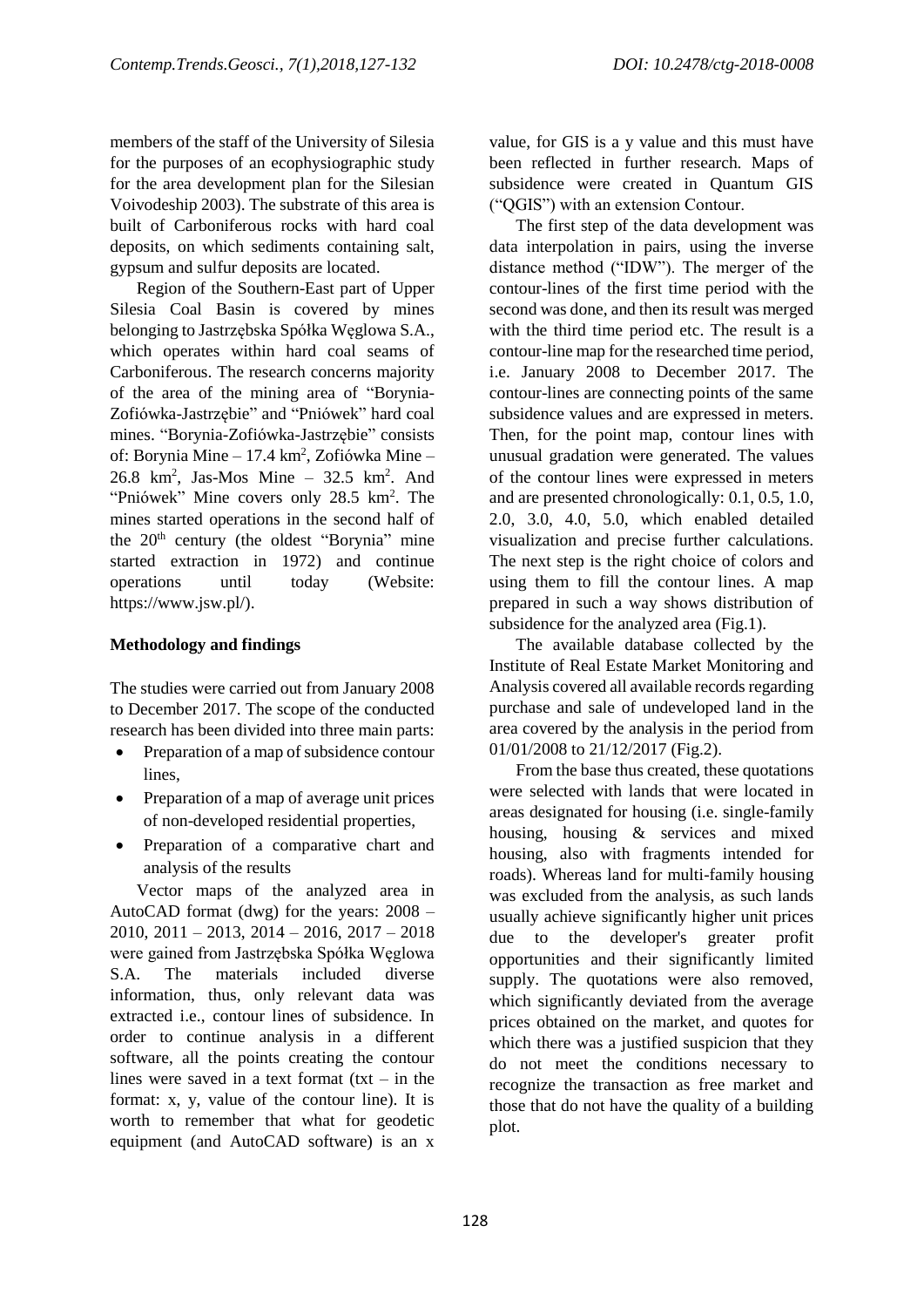

**Fig.1.** Map of contour lines of subsidence in 2008-2017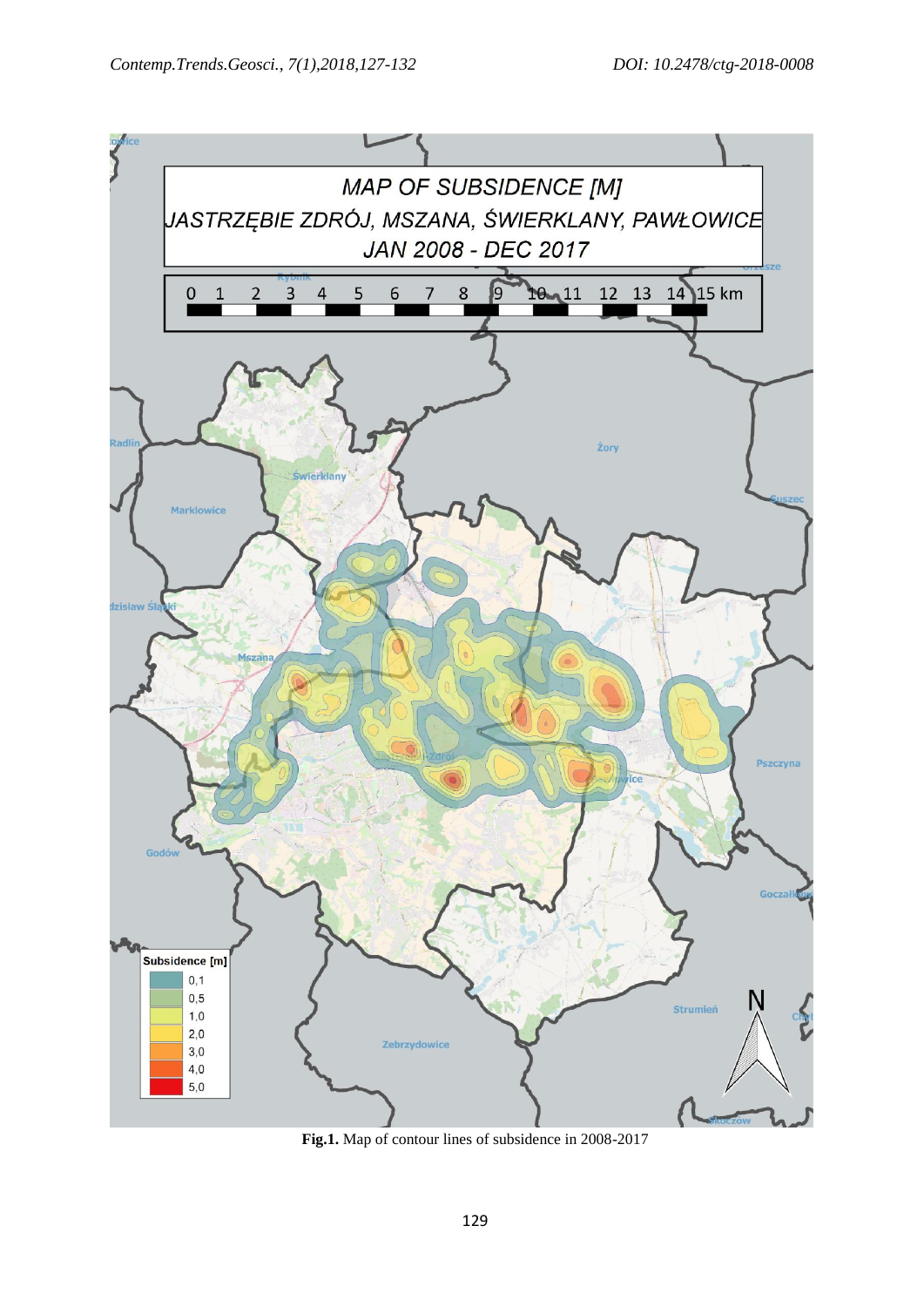

**Fig.2.** Map of average unit prices of non-developed residential properties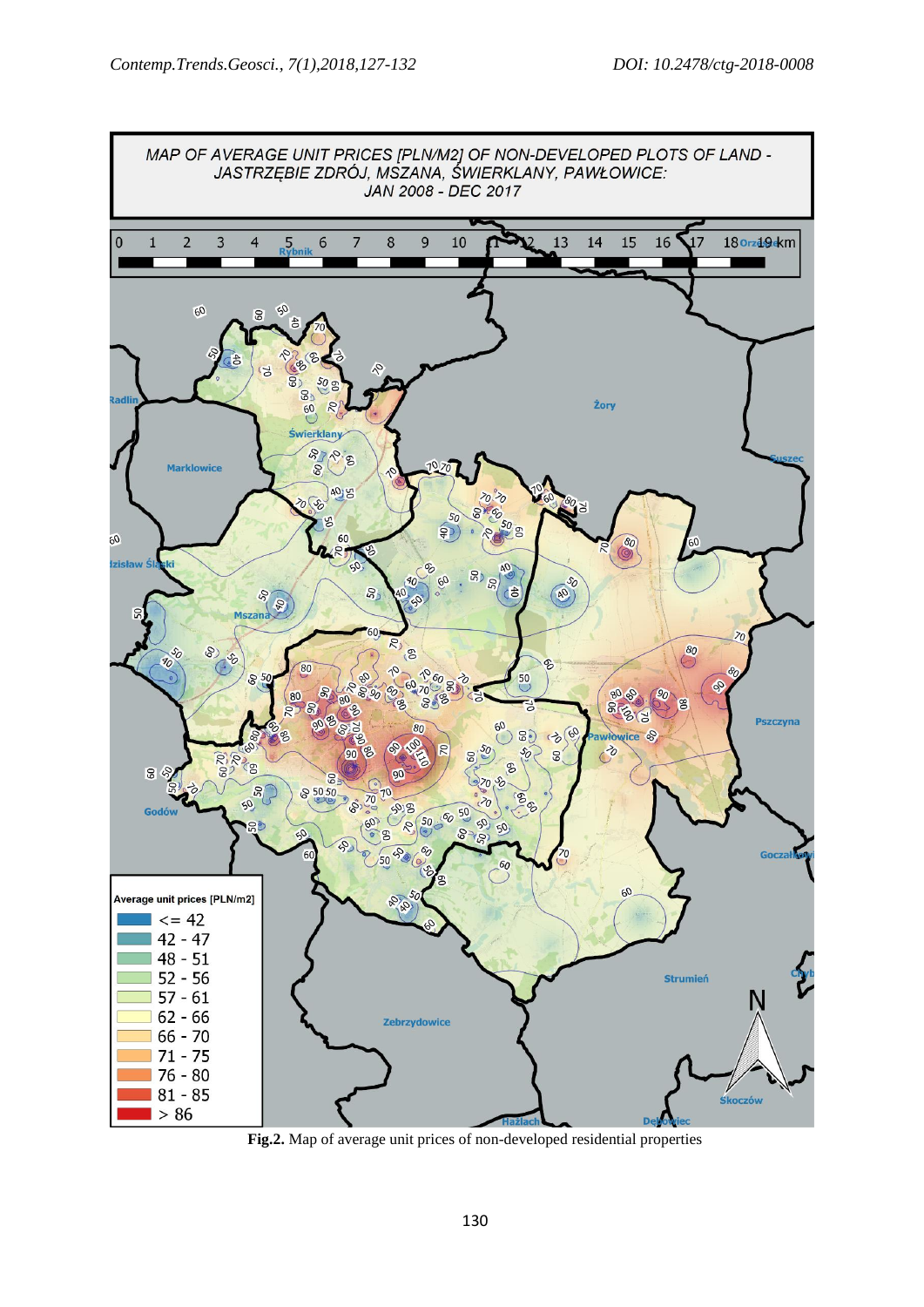1008 transactions, covering plots with areas ranging from  $350 \text{ m}^2$  to  $2000 \text{ m}^2$ , were used for the final analysis.

The map of real estate prices was made using the inverse distance method ("IDW"), which is based on the assumption that the price value at a given point depends on the price in the nearest (neighboring) points.

The geo-tagged data was entered in the QGIS application and on their basis interpolation was performed using the inverse distance method. This method divides the area under study into a given number of cells and calculates the value for each cell based on the value of neighbor points, weighted by the inverse of their distance. As a result, the further away is the point, the smaller its influence on the interpolated value. Next, on the basis of the map created in this way, contour lines were generated for the studied region every 10 PLN.

The Institute of Real Estate Market Monitoring and Analysis has made a map of average real estate prices (non-developed land with residential purposes), which illustrates, by means of contour lines, the geographical distribution of average property prices.

Analyzes and interpretations of the impact of the dependence of unit land prices and

subsidence were made using the linear regression method (Fig.3). Based on the constructed model, a negative correlation was noticed. This means that with the increase in the value of subsidence in this area, the average unit price for undeveloped residential properties drops.

Additionally, the chart (Fig.3) was enriched with columns representing the average price value for a given subsidence value. To create such a graph, the information about the land area occupied, each property and the value of the price in this area was used. Surfaces in  $m<sup>2</sup>$ were calculated and read from previously created maps in the QGIS program - using the field calculator in the attribute table. By assigning the area to a given settlement value and the average unit price of the land, it was possible to calculate the arithmetic weighted average of unit price (non-developed residential properties) for each subsidence value where weights are values of the area expressed in m<sup>2</sup>.

The chart omits subsidence of 0.1 m, due to the small significance of this size in comparison with other subsidence of land occurring in this region.



**Fig.3.** Relation of average unit price of non-developed plots of land to subsidence